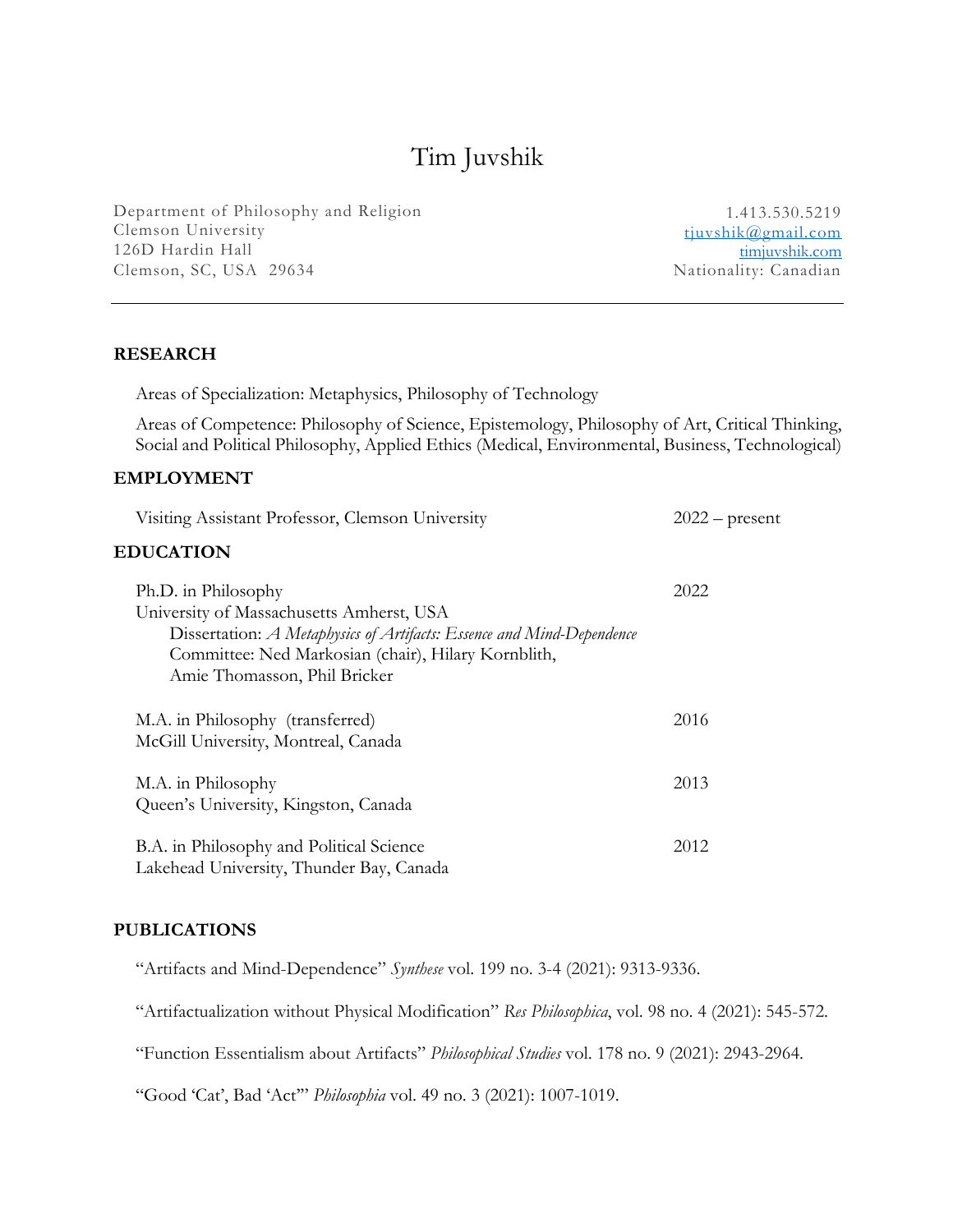"Relativity and the Causal Efficacy of Abstract Objects" *American Philosophical Quarterly* vol. 57 no. 3 (2020): 269-282.

"Abstract Objects, Causal Efficacy, and Causal Exclusion" *Erkenntnis* vol. 83 no. 4 (August, 2018): 805-827.

"Review of Joshua Mozersky, *Time, Language, and Ontology: The World from the B-theoretic Perspective*" *Dialogue* vol. 55 no. 3 (September, 2016): 574-576.

# **WORKS IN PROGRESS**

"Artifacts and Social Dependence"

- "Realism and Artifact Kinds"
- "A Causal Theory of Reference for Artifact Kind Terms"
- "How Can Abstracta Be Causal?"

#### **PRESENTATIONS**

- "Artifacts and Social Dependence" Invited Colloquium, Université de Neuchâtel, Neuchâtel, Switzerland, October 2021
- "What Makes a Kind an Artifact Kind? The Historical Case of Chopines" Changing Values, Changing Technologies, Technical University of Delft, Netherlands, October 2021
- "Artifacts and Social Dependence", International Social Ontology Society, UCSD, San Diego, USA, August 2021
- "How Blurred Is the Line Between Artifacts and Natural Kinds?", Society for Philosophy and Technology, Lille, France, June 2021
- "Good 'Cat', Bad 'Act'", Pacific APA, Portland, CA, April 2021
- "Are Artworks Necessarily Artifacts?", American Society for Aesthetics Annual Meeting, Phoenix, AZ, October 2019
- Comments on D. Andrews, "Personal Identity, Progressive Dementia, and Advance Directives", Canadian Philosophical Association, UBC, Vancouver, June 2019
- "Against a Neo-Quinean Metaontology", Canadian Philosophical Association, UBC, Vancouver, June 2019
- "Intuitions, Evidence, and Inclinations to Believe", Society for Exact Philosophy, York University, Toronto, May 2019
- "Are Artworks Necessarily Artifacts?", Canadian Philosophical Association, UQÀM, Montréal, June 2018
- "Relativity and the Causal Efficacy of Abstract Objects", Society for the Metaphysics of Science Panel Discussion, Pacific APA, San Diego, CA, March 2018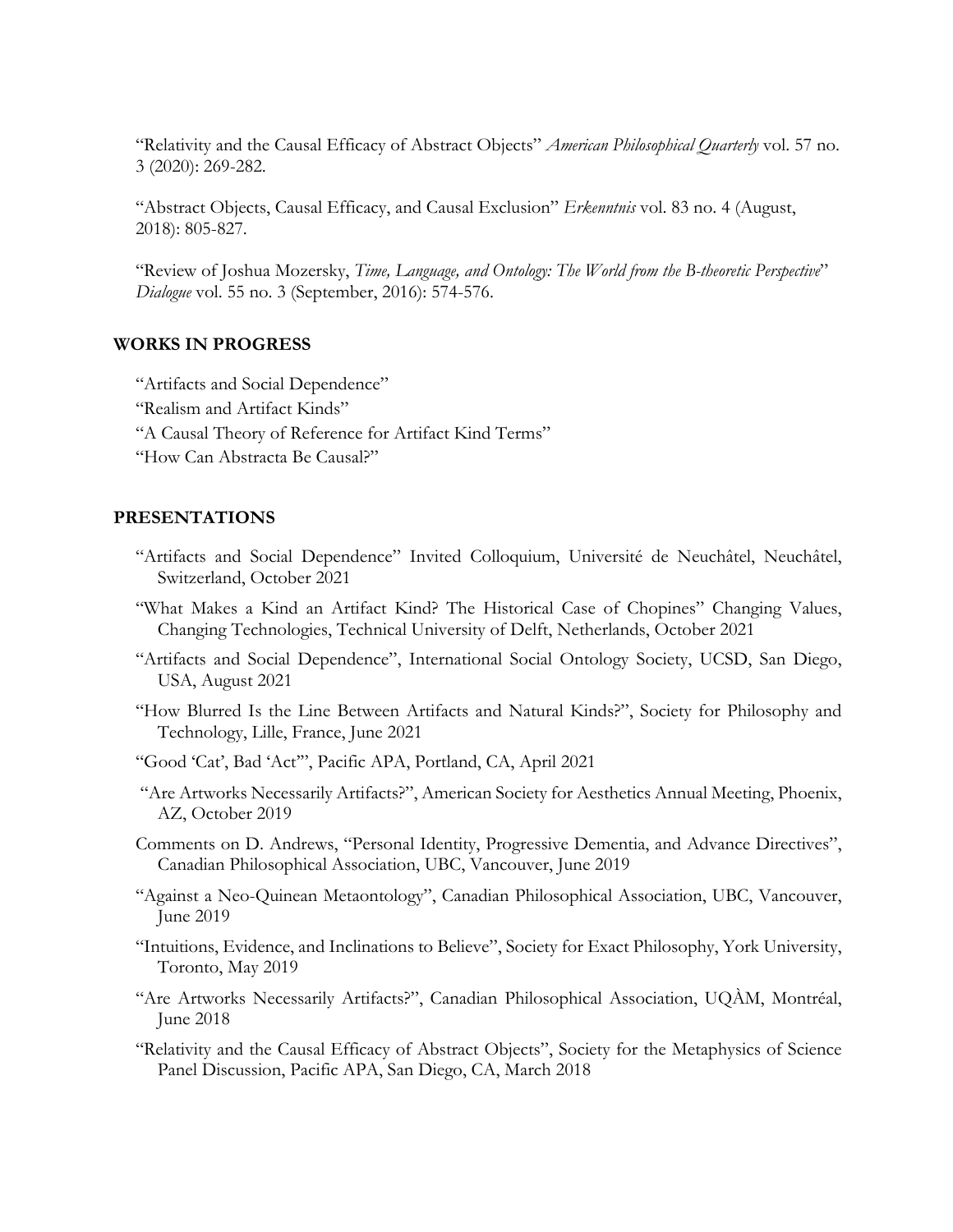- Participant, 'Ontology and Metaontology' Summer School, Central European University, Budapest, July 2017
- "Relativity and the Causal Efficacy of Abstract Objects", Canadian Philosophical Association, Ryerson University, Toronto, May 2017
- "Are Artworks Necessarily Artifacts?", University of Albany (SUNY) Graduate Conference, Albany, NY, April 2017
- "Relativity and the Causal Efficacy of Abstract Objects", Pitt-CMU Graduate Conference, Pittsburgh, PA, March 2017
- "Relativity and the Causal Efficacy of Abstract Objects", Central APA, Kansas City, MO, March 2017
- "Against a Neo-Quinean Metaontology", Society for the Study of the History of Analytic Philosophy, Metropolitan State University of Denver, USA, June 2016
- "The Causal Theory of Reference and the Nature of Artifacts", Canadian Philosophical Association, University of Calgary, Canada, June 2016
- Comments on M. Backmann, "I Tensed the Laws and the Laws Won: Non-Eternalist Humeanism", Canadian Philosophical Association, University of Calgary, Canada, May 2016
- "Dodd sur l'efficacité causale des objets abstraits", Société de philosophie analytique, UQÀM, Canada, June 2015
- "Dodd on the Causal Efficacy of Abstracta", Canadian Philosophical Association, University of Ottawa, Canada, June 2015
- Comments on H. McIntyre, "Kinds and Category Cognition", Canadian Philosophical Association, University of Ottawa, Canada, June 2015
- "Dodd on the Causal Efficacy of Abstracta", Dubrovnik Philosophy of Art Conference, IUC, Croatia, April 2015
- Participant 'Individuals and Indeterminacy: Perspectives in Contemporary Ontology', Summer School, University of Bamberg, Germany, July 2014
- "A Psycho-Somatic Approach to Personal Identity", Philopolis, Université de Montréal, Canada, February 2014

#### **TEACHING EXPERIENCE**

#### *Instructor*

Intro to Philosophy (Clemson) Logic (Clemson) Philosophy of Technology (UMass) Intro to Social and Political Philosophy (UMass) Intro to Philosophy (UMass) x2 Critical Thinking (UMass) Environmental Ethics (UMass) Medical Ethics (UMass) x3

*Teaching Assistant*

Critical Thinking (UMass) x2 Medical Ethics (UMass) Logic (McGill) Contemporary Moral Issues (McGill) x2 Philosophy of Religion (McGill) Intro to Philosophy (McGill) x2 Philosophy of Mind (Queen's) Biomedical Ethics (Queen's)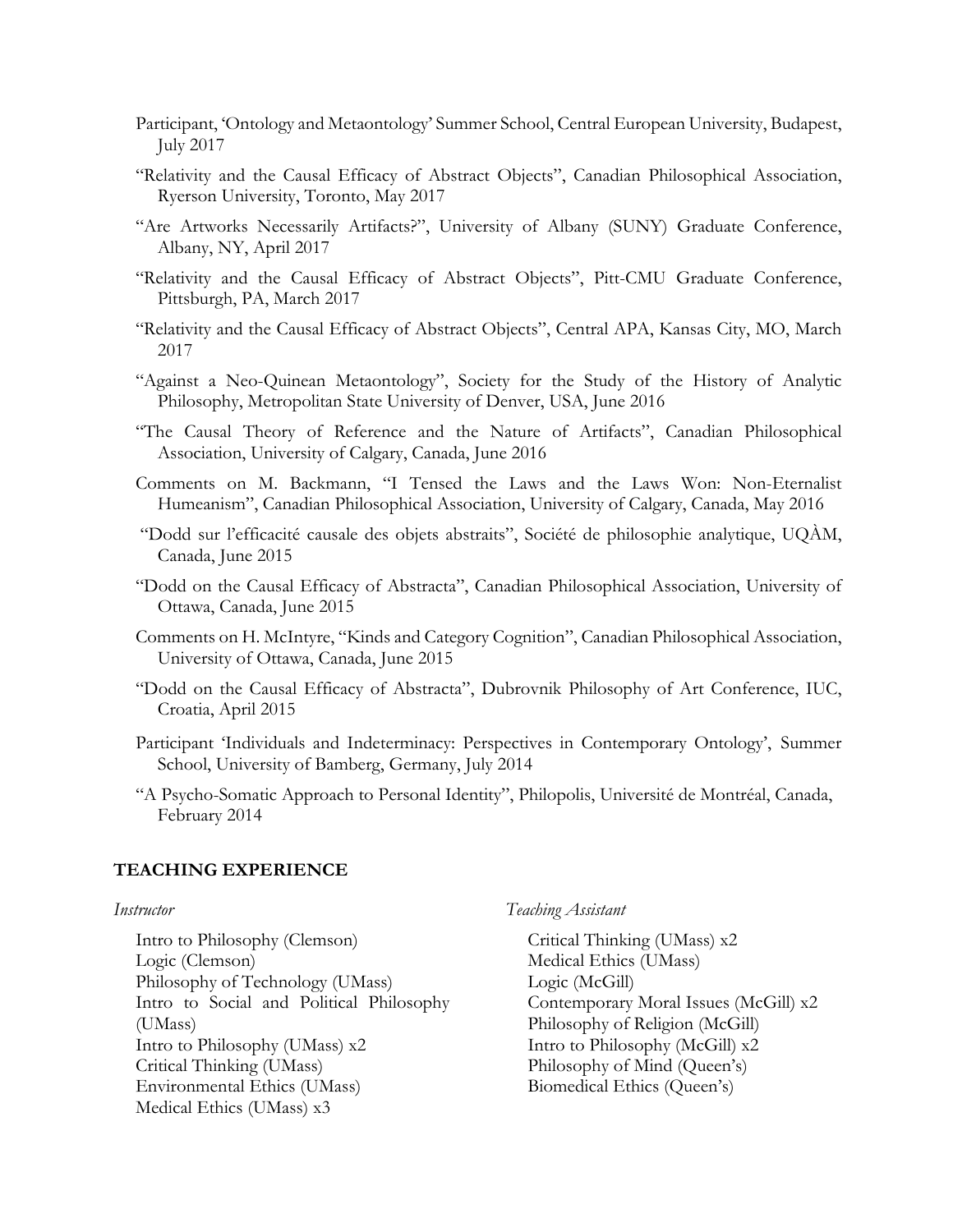# **COURSE HISTORY**

# *Graduate Courses Taken (\* indicates audit)*

*At UMass*

Metaphysics of Modality\* (Bricker) Material Constitution\* (Markosian) Modal Logic (Hardegree) Epistemic Agency (Kornblith) Intuitions (Meacham) Expressivism (Perez-Carballo) Causation (Eddon) Pro-seminar 2 (Markosian, de Harven) Pro-seminar 1 (Horowitz, Perez-Carballo) Metaontology (Bricker) Philosophy of Art (Markosian)

*At McGill*

Philosophy of Geometry (Schlimm) Hegel (di Giovanni)

Metaphysics of Artifacts (Davies) Ontology of Art (Davies) Reasons and Rationality (Reisner) Philosophy of Social Science (Davies, Buckley) Epistemology (Blome-Tillman) Personal Identity (Stoljar) Theories of Reference (Davies)

*At Queen's*

Aristotle's Ethics (Leighton) Wittgenstein (Mercier) Metaphysics (Bakhurst) Philosophy of Time (Mozersky) Animal Ethics (Kymlicka) Formal Methods in Philosophy (Mercier)

# **HONOURS AND AWARDS**

Robison Teaching Award, 2019 UMass Summer Dissertation Fellowship, 2019 Canadian Philosophical Association Annual Meeting Student Essay Prize, 2017 Bennett Scholarship, 2016 UMass Amherst Puryear Fellowship, 2016 Reverend Gaultieri Prize, 2014 Ontario-Rhône-Alpes Exchange Student Bursary, 2010 Lakehead University Entrance Scholarship, 2008

# **LANGUAGES**

English (Native)

French (Advanced)